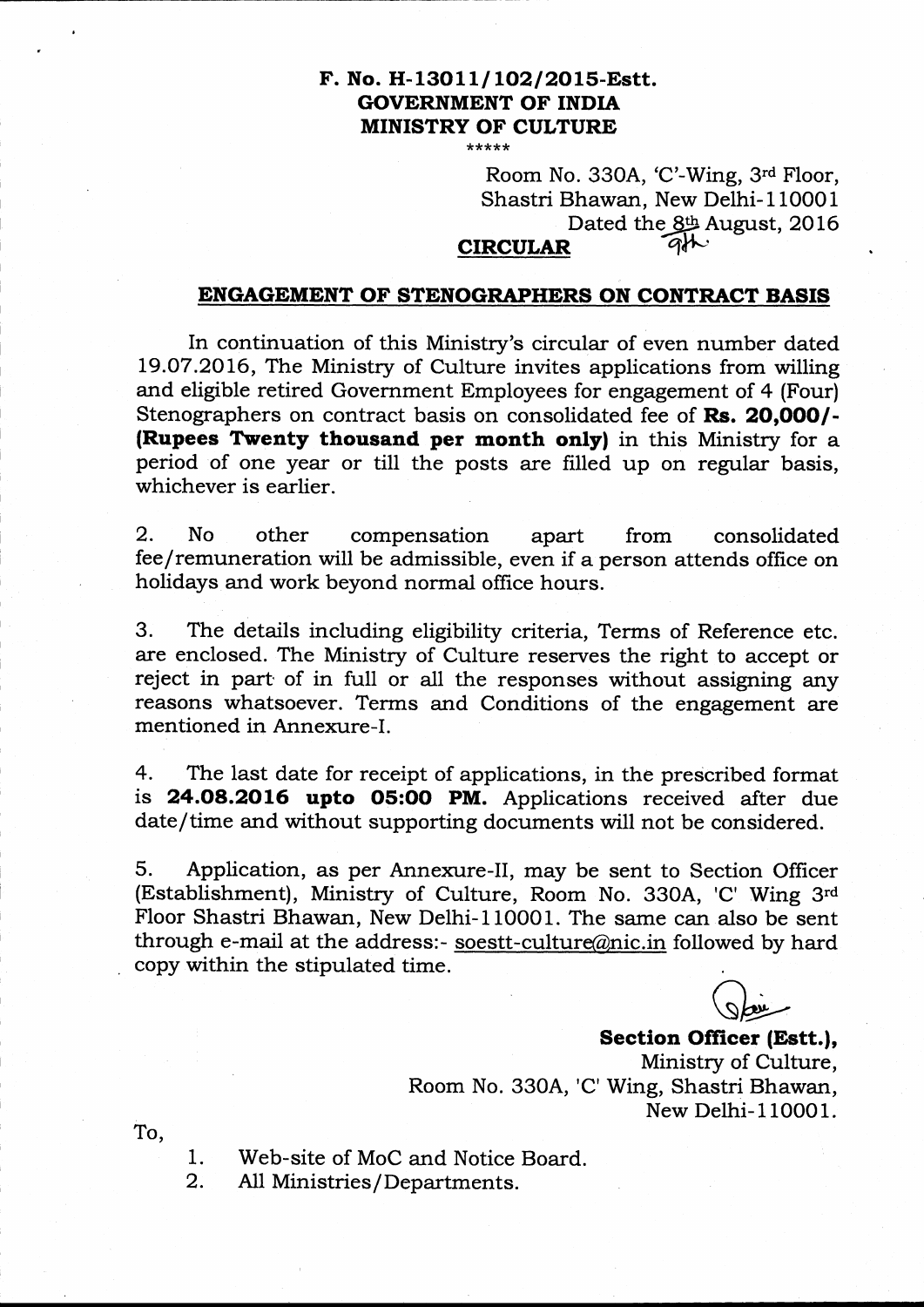# Terms & Conditions

### 1. Eligibility:

- 1.1 Persons retired. from the post of Private Secretary/Principal Private Secretary/Sr. Principal Private Secretary or equivalents are eligible for the position of Stenographer.
- 1.2 The proficiency in short hand with minimum 80 w.p.m.  $\&$  typing speed of 3O w.p.m.
- 1.3 Good knowledge of stenography, typing etc.<br>1.4 Should have communications and interper
- Should have communications and interpersonal skills, knowledge of computer applications such as MS Word, MS Excel and Power Point etc.

### 2. Age Limit:

2.L Should not be more than 62 years of age on the last date for receipt of application.

## 3. Remuneration:

- 3.1 The monthly consolidated remuneration of Rs. 20,000/-(Rupees Twenty thousand only) will be paid.
- 3.2 In case the contract is extended after satisfactory completion of one year period, 10% increase in remuneration may be given every year.
- 3.3 Shall not be entitled to any allowance such as DA, transport facility, residential accommodation, CGHS, Medical reimbursement etc.

### 4. Engagement:

4.1 The engagement of Stenographers will be purely on contract basis and will not confer any right for regular appointment in the Ministry.

### 5. Scope of Work/Job Responsibility:

- 
- i. Taking dictation in shorthand and its transcription.<br>ii. Typing of confidential/secret documents including other typing work as considered necessary.<br>iii. Screening and attending of telephone calls and the visitors.<br>iv. Fixing of appointments and canceling them, if necessary.
- 
- 
- v. Keeping a list of engagements, meetings, tours, etc. and
- 
- vi. Keeping a note of the movement of files.<br>
vii. Collecting of information and files, compilation of data.<br>
viii. Sending routine reminders.<br>
ix. Online movements of files, receipts etc.
- 
- 
- x. Any other work assigned by the Officer.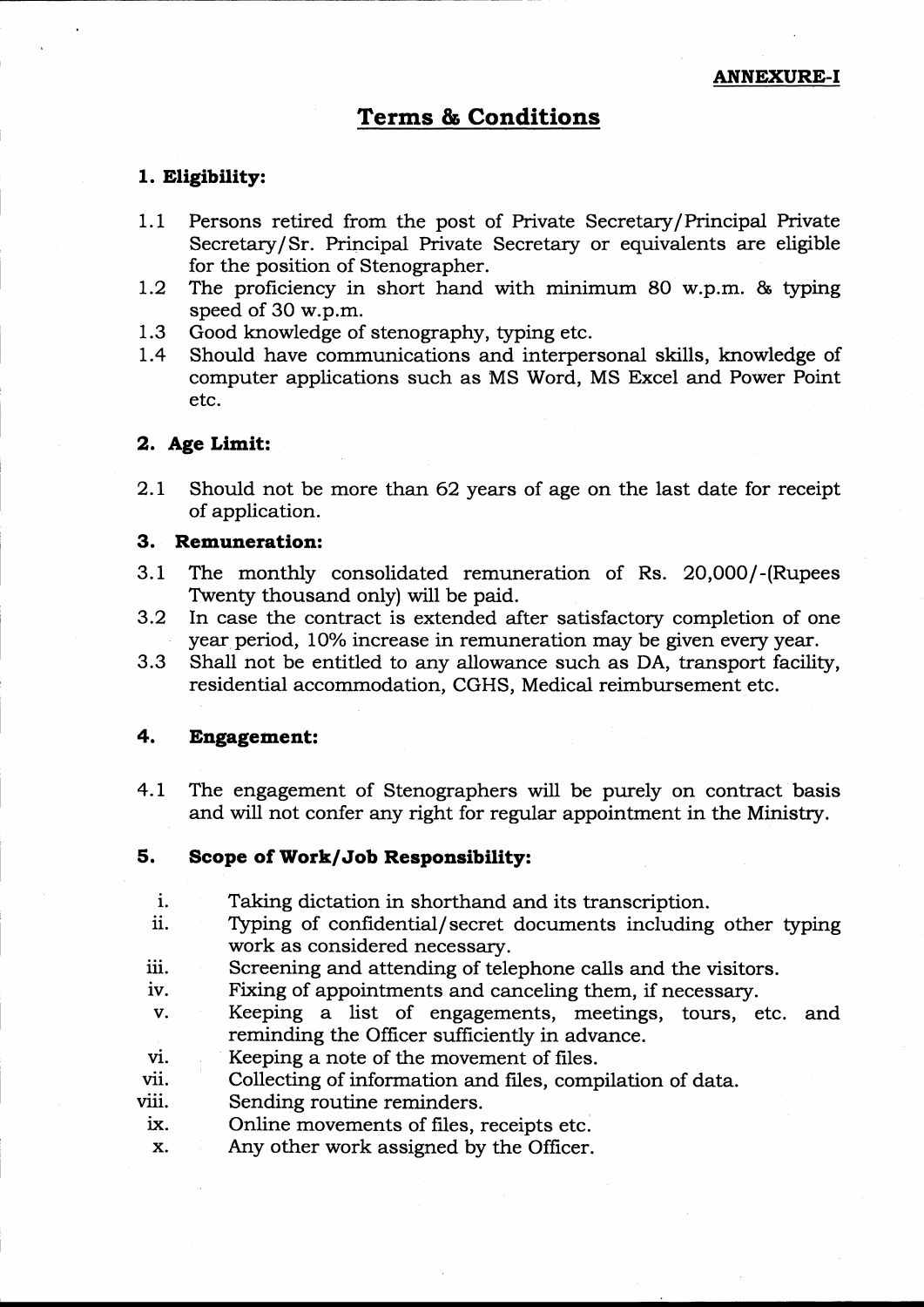# 6. Drawal of Pension:

- 6.1 The retired Govt. servant engaged as stenographer shall continue to draw pension and Dearness Relief on pension during the period of engagement as stenographer on contract.
- 6.2 The engagement as stenographer shall not be considered as a case of re-employment.

#### Leave : 7.

- 7.1 The Stenographers shall be entitled to avail 8 days of Casual Leave in a calendar year on pro rata basis. shall not draw any remuneration in case of his absence beyond 8 days in a year.
- 7.2 The un-availed leave in a calendar year can neither be carried forward to next calendar year nor encashed.

#### Workiag Hours: 8.

- The Stenographers shall be required to observe the normal office timing of the Ministry and may also be called upon to attend the office on Saturday, Sunday or any holiday in case of urgency or to sit late due to exigencies of work. 8. <sup>1</sup>
- They shall mark their attendance in AEBAS mandatorily failing which, it may result in deduction of remuneration for those days. 9.2

#### Tax Deduction at Source: 9.

9.1 The Income Tax or any other tax will be deducted at source as per Government instructions. Necessary TDS Certificate will be issued to them.

# 10. Confidentiality of data and documents:

- 1O.1 The intellectual Property Rights (IPR) of the data collected as well as deliverables produced for the Ministry shall remain with the Ministry.
- 10.2 No one shall utilize or publish or disclose or part with, to a third party, any part of the data or statistics or proceedings or information collected in the course, without the express written consent of the Ministry.
- 10.3 The Stenographer shall be bound to hand-over the entire set of records of assignment to the Ministry before the expiry of the contract, and before the final payment is released by the Ministry.
- 10.4 The stenographers would be required to sign a non-disclosure undertaking as per annexure.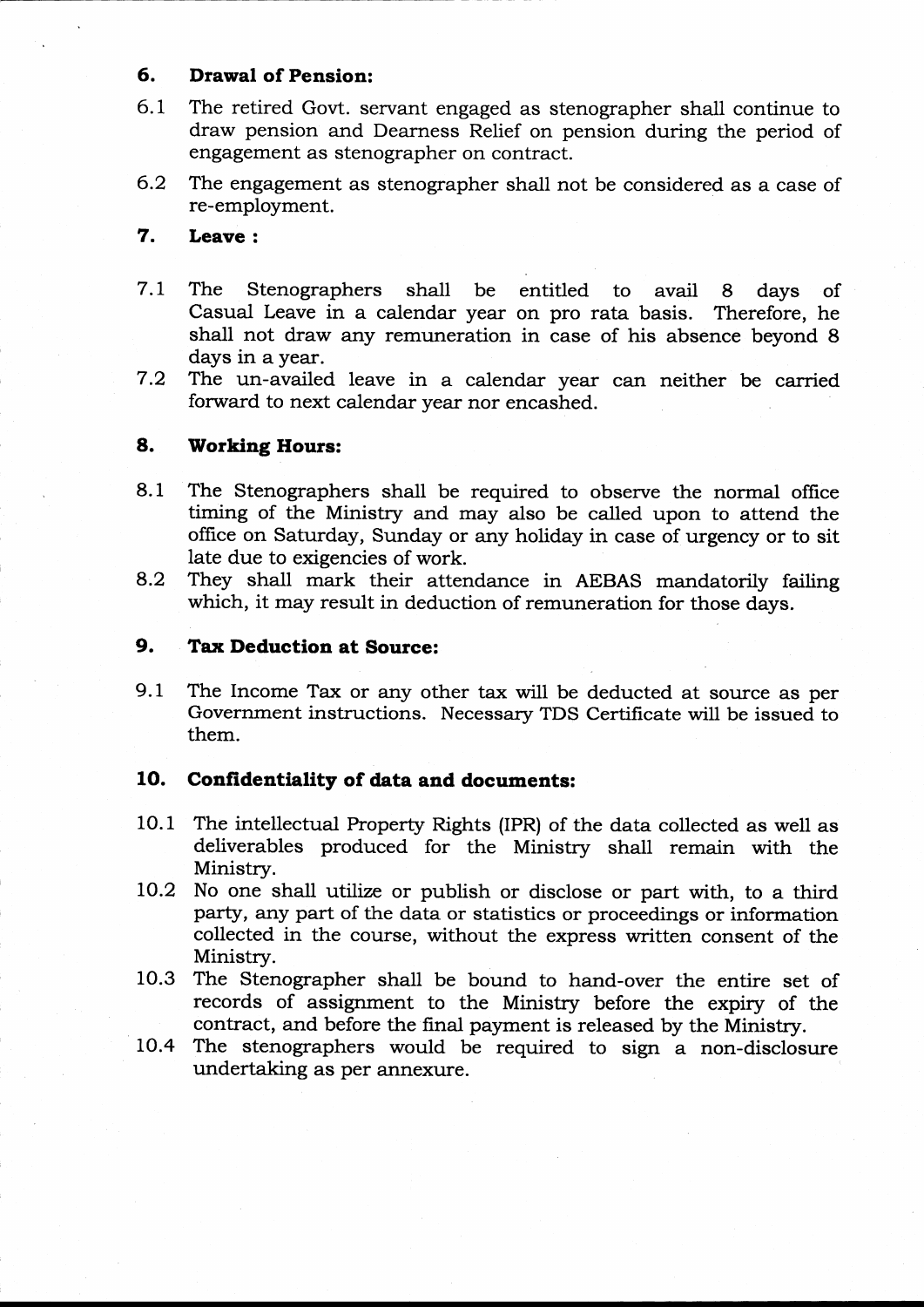# 11. Conflict of interest:

- 11.1 The Stenographer appointed by the Ministry, shall in no case represent or give opinion or advice to others in any matter which is adverse to the interest of the Ministry nor will he indulge in any activity outside the terms of employment/contractual assignment.
- <sup>1</sup>1.1 The Stenographers shall not claim any benefit/compensation/absorption/ regularization of service with this Ministry under the provision of Industrial Disputes Act, L947 or Contract Labour (Regulation and Abolition) Act, 1970.

# 12. Termination of Agreement:

- 12.L The Ministry may terminate the contract to which these terms apply if:
	-
	- (i.) The Stenographer is unable to attend the assigned work. (ii.) Quality of the assigned work is not to the satisfaction of the Officer/ Ministry.
	- (iii.) The Stenographer is found lacking in honesty or integrity.
	- (iv.) The Government or Ministry, however, reserves the right to terminate the contract at any time without giving any notice and also without assigning any reason.

\*r(?lr\*\*\*\*\*\*\*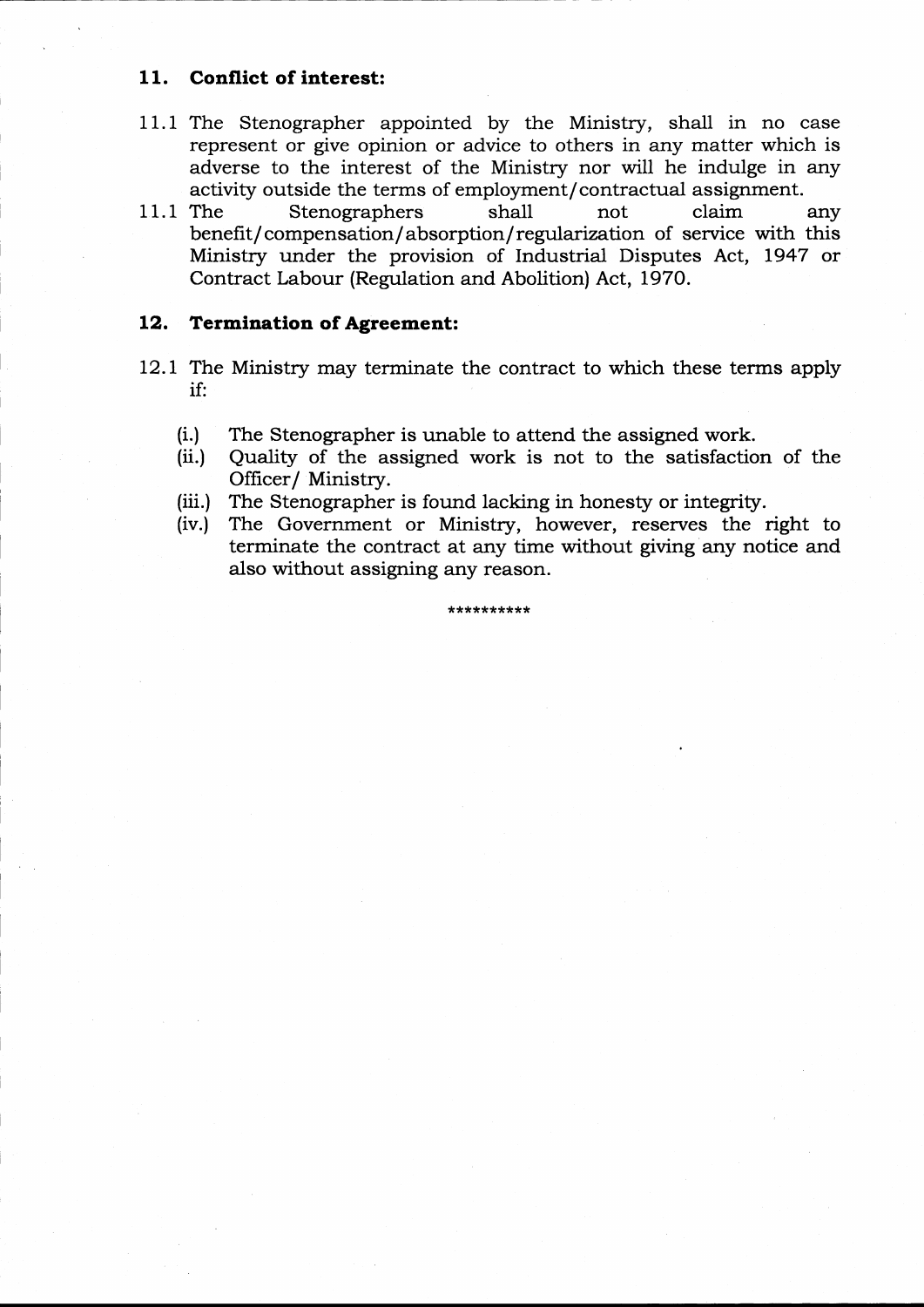Application for engagement as Stenographer on contract basis in Ministry of Culture.

| Name                            |                                       |
|---------------------------------|---------------------------------------|
| Mother's/Father's/Husband's     |                                       |
| Name                            |                                       |
| Date of birth                   |                                       |
| Address for Correspondence      |                                       |
|                                 |                                       |
|                                 |                                       |
|                                 |                                       |
| <b>Permanent Address</b>        |                                       |
|                                 |                                       |
|                                 |                                       |
| Contact No./Nos.                |                                       |
| Email ID                        |                                       |
| Educational/Technical           |                                       |
| Qualification (S)               |                                       |
| Details of experience to be     | Duly filled proforma "APPENDIX"<br>is |
| attached<br>in<br>proforma      | attached.                             |
| appended as "APPENDIX"          |                                       |
| Date of retirement and name     |                                       |
| of the office where the officer |                                       |
| was last working. Enclose the   |                                       |
| copy of PPO.                    |                                       |
| other<br>relevant<br>Any        |                                       |
| information (use a separate     |                                       |
| sheet, if necessary)            |                                       |

The information furnished above is true. I have carefully read the terms and conditions mentioned in Annexure-I and they are acceptable to me. I certify that no disciplinary proceedings are pending against me, as on date.

Date:

# Signature of the Applicant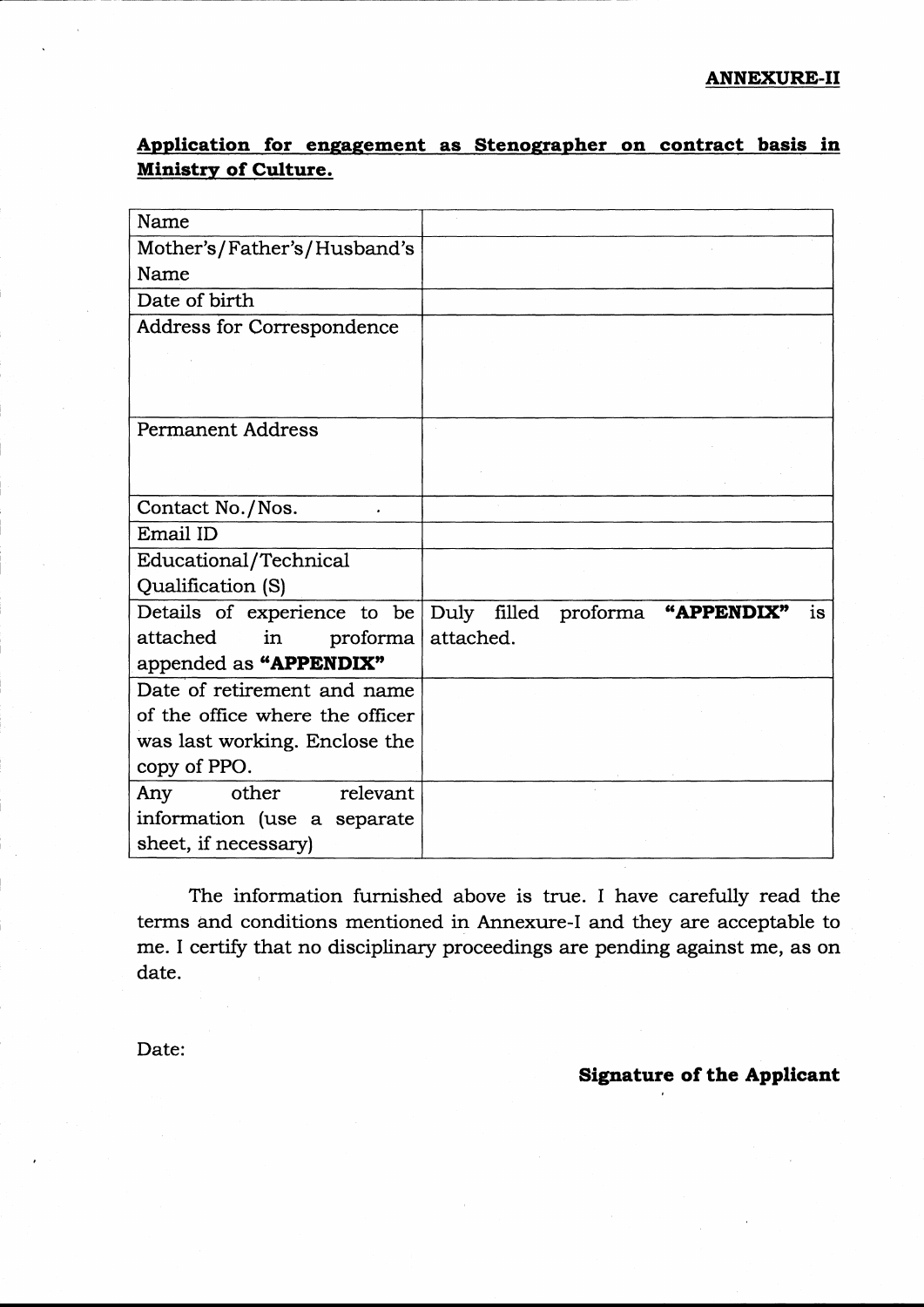# Details of experience

| Period    | Name of      | Post,           | Description of duties                                                       |
|-----------|--------------|-----------------|-----------------------------------------------------------------------------|
| (Starting | Office/      | Remuneration    | performed                                                                   |
| from the  | Organization | or Pay Band     |                                                                             |
| latest)   |              | with Grade Pay, |                                                                             |
|           |              | if applicable   |                                                                             |
|           |              |                 |                                                                             |
|           |              |                 |                                                                             |
|           |              |                 |                                                                             |
|           |              |                 |                                                                             |
|           |              |                 |                                                                             |
|           |              |                 |                                                                             |
|           |              |                 |                                                                             |
|           |              |                 |                                                                             |
|           |              |                 |                                                                             |
|           |              |                 |                                                                             |
|           |              |                 |                                                                             |
|           |              |                 |                                                                             |
|           |              |                 |                                                                             |
|           |              |                 |                                                                             |
|           |              |                 |                                                                             |
|           |              |                 |                                                                             |
|           |              |                 |                                                                             |
|           |              |                 |                                                                             |
|           |              |                 |                                                                             |
|           |              |                 |                                                                             |
|           |              |                 | $\mathcal{O}(\mathcal{O}_\mathcal{O})$<br>$\mathcal{F} \subset \mathcal{F}$ |
|           |              |                 |                                                                             |
| $\sim$    |              |                 | $\sim$                                                                      |
|           |              |                 |                                                                             |
|           |              |                 |                                                                             |

Name/ Signature:-